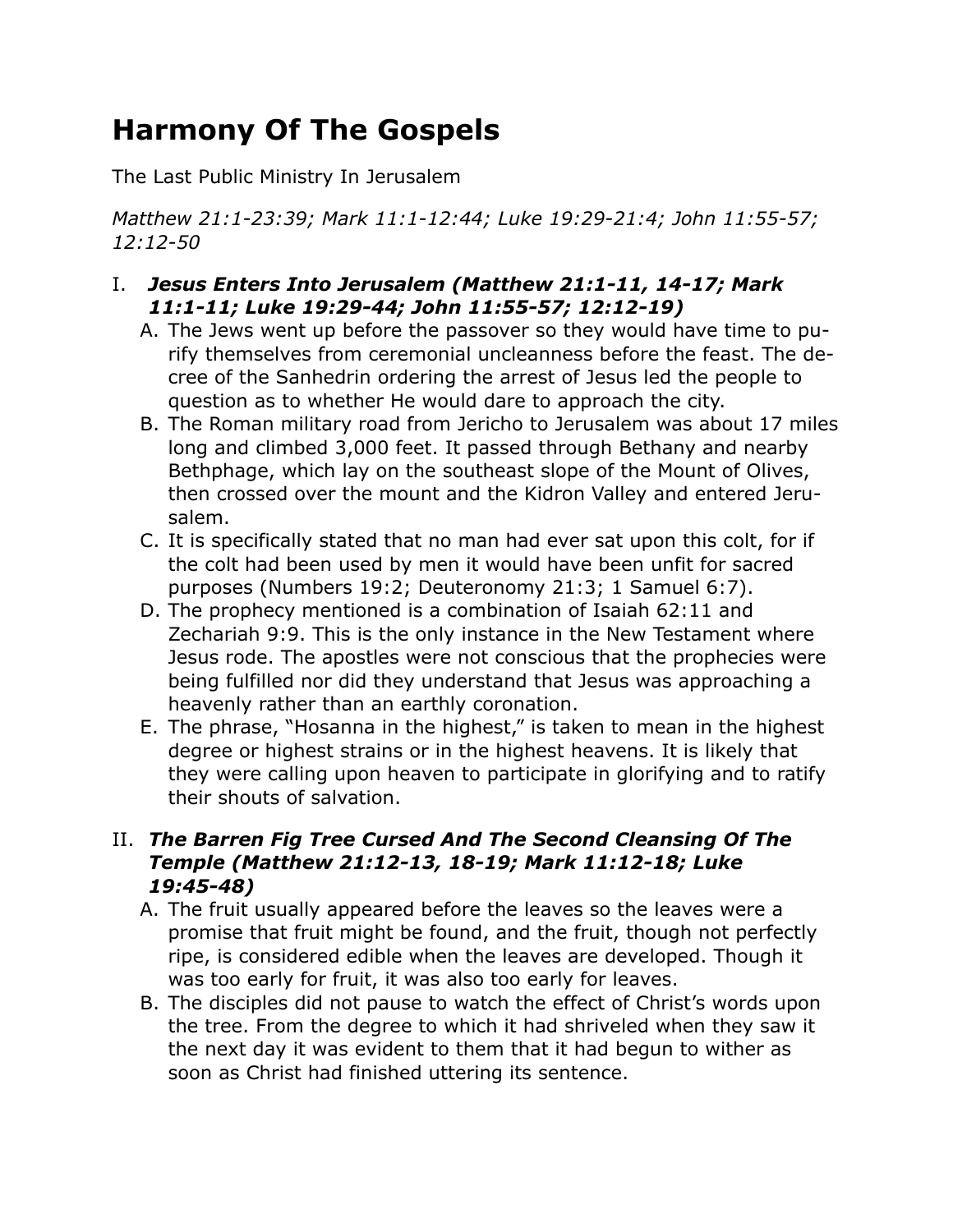C. Three years before, Jesus had cleansed the temple at the first passover of His ministry. The prophecy cited is a combination of Isaiah 61:7 and Jeremiah 7:11. Overawed by the magnitude of the popular demonstration made on Sunday, the Jewish rulers feared to attempt any violent measures in dealing with Jesus.

# III. *The Greeks Desire To See Jesus (John 12:20-50)*

- A. The likeness of the grain of wheat that is buried in the cold soil only to rise again multiplied for harvest is applicable to all Christians. Jesus recommends to His disciples that they follow Him in fruit-bearing selfsacrifice, promising them the joy of being with Him and the honor of the Father.
- B. Jesus admits that it was difficult for Him to live up to the principle of sacrifice which He had just enunciated. Having refused to ask for deliverance, Jesus prays that He would glorify the Father by suffering according to His original statement in vss. 23-24.
- C. The crucifixion of Jesus was the crisis in the contest between Satan and God. However, the kingdom of darkness recedes before the kingdom of light as the night withdraws before the rising sun.
- D. Jesus did not reply to their questions because they were asked contemptuously and not seriously, and because any effect to make their carnal mind grasp the idea that He could be lifted up, and yet still abide, would have resulted in more contempt.
- E. God hardened their hearts and blinded their eyes by the manner in which He approached them through the person of His son, Christ Jesus. Jesus came, lived and taught that those who hunger for godliness are drawn to Him and enlightened by Him, while those who despise the grace and love of God are repelled and blinded.
- F. The Father had sent the Son into the world to bring life and immortality to light in the gospel. Jesus therefore declared that men will be tried by the gospel and some will be saved and some condemned by it.

## IV. *The Barren Fig Tree Is Found To Be Withered (Matthew 21:20-22; Mark 11:19-26; Luke 21:37-38)*

- A. The enthusiasm of the triumphal entry did not die out in a day. Jesus was still the center of observation several days later.
- B. When they approached the fig tree, Peter was surprised both at the suddenness and at the fullness of the judgment. Since the miracles of Jesus, up to this point, had been only those of mercy, Peter asked the Lord to discuss this miracle, hoping for more light on its meaning.
- C. Jesus lays down a broad rule which, in its application, we must be guided by other scriptures. The disciples were about to enter upon a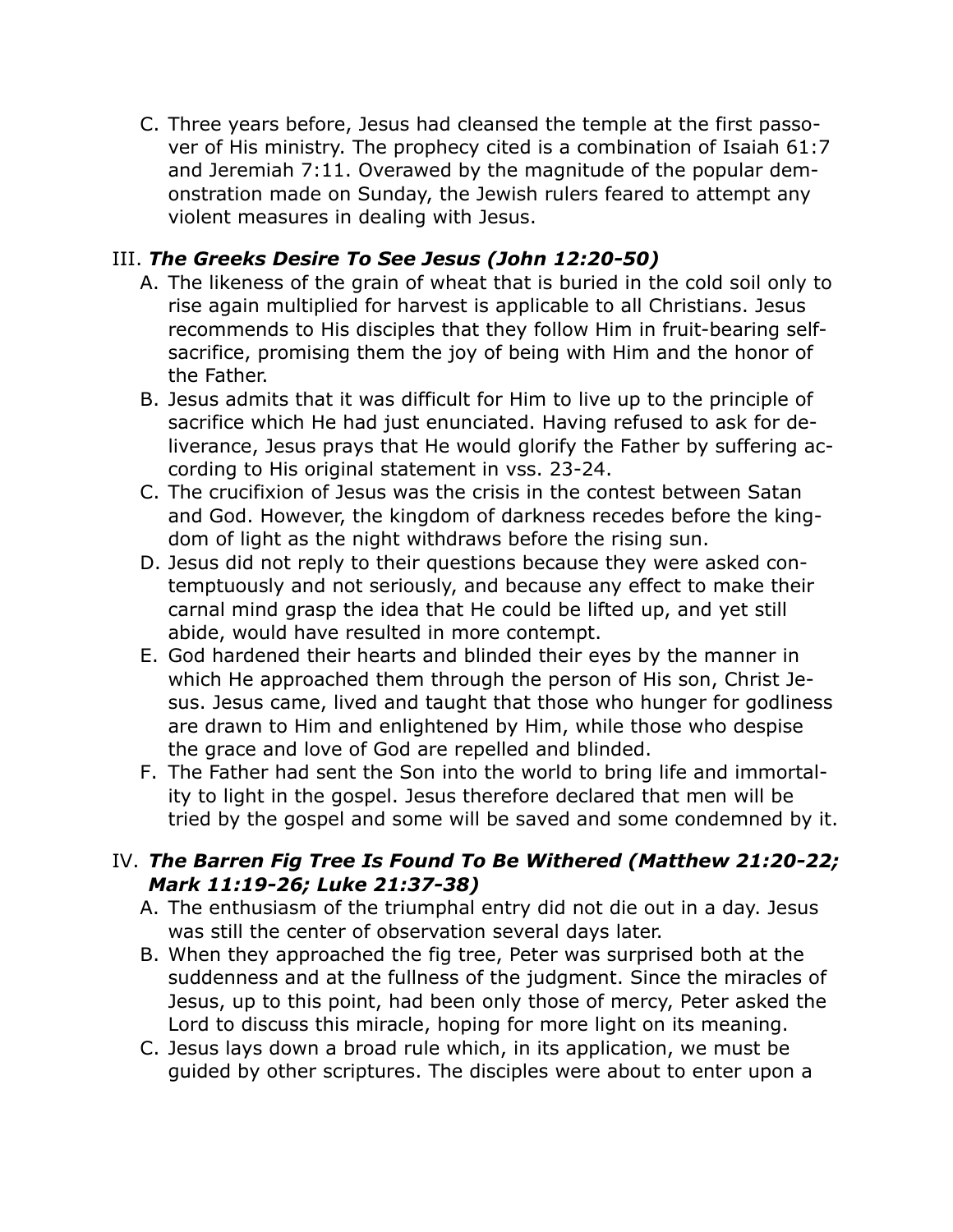task which would seem to them as difficult as the removal of mountains.

- D. The disciples needed to be assured that the power of faith was superior to all these adverse forces, and that the judgments of God could accomplish in a moment changes which apparently could not be wrought in the course of years.
- E. The Lord emphasizes the need of forgiveness because He had just performed a miracle of judgment, and He wanted His disciples to understand that they must not exercise their miraculous gifts with a vengeful, unforgiving spirit.

## V. *The Sanhedrin Formally Challenge The Authority Of Jesus (Matthew 21:23-22:14; Mark 11:27-12:12; Luke 20:1-19)*

- A. The regulation of the temple affairs belonged to the priests and Levites. Knowing that Jesus had no authority from any priest or from any scribe, they boldly challenged His right to cleanse the temple or to teach in it, feeling sure that to defend Himself He would be forced to publicly declare Himself as the Messiah and therefore give them the accusation for which they had long sought.
- B. There was no way that the Sanhedrin could admit that the messenger was heaven-sent and yet deny his testimony. It is interesting to note that in their consultation there was no effort either to ascertain or to speak the truth. It was plain that these men could judge human credentials, but the divine testimonials of a prophet or of the Messiah were above their carnal minds.
- C. The rulers, though all the while professing to be very zealous for the will of God, utterly refused to enter the kingdom or to work therein as God bade them by the voice of John the Baptist. Therefore, it was pointless for Jesus to declare that He acted under the authority of the Father.
- D. Jesus frequently refers to the withdrawal of the visible presence of God from the world, always bringing out the point that the withdrawal tests faithfulness. The conduct of the husbandman was outrageous beyond all expectation. In just two days the Jews would fulfill this detail by thrusting Jesus outside the walls of Jerusalem and crucifying Him.
- E. The Pharisees were eager in their desire to set up a Messianic kingdom, but were so blindly foolish that they did not see that this kingdom could not be set up unless it rested upon Christ Jesus, its cornerstone. Despite the parables and the warnings, the rulers persisted in their evil intention to take His life.
- F. The man in the final parable was speechless -- without excuse -- which shows that he could have had a garment from some source had he chosen to wear it. The parable suggests the impossibility of escaping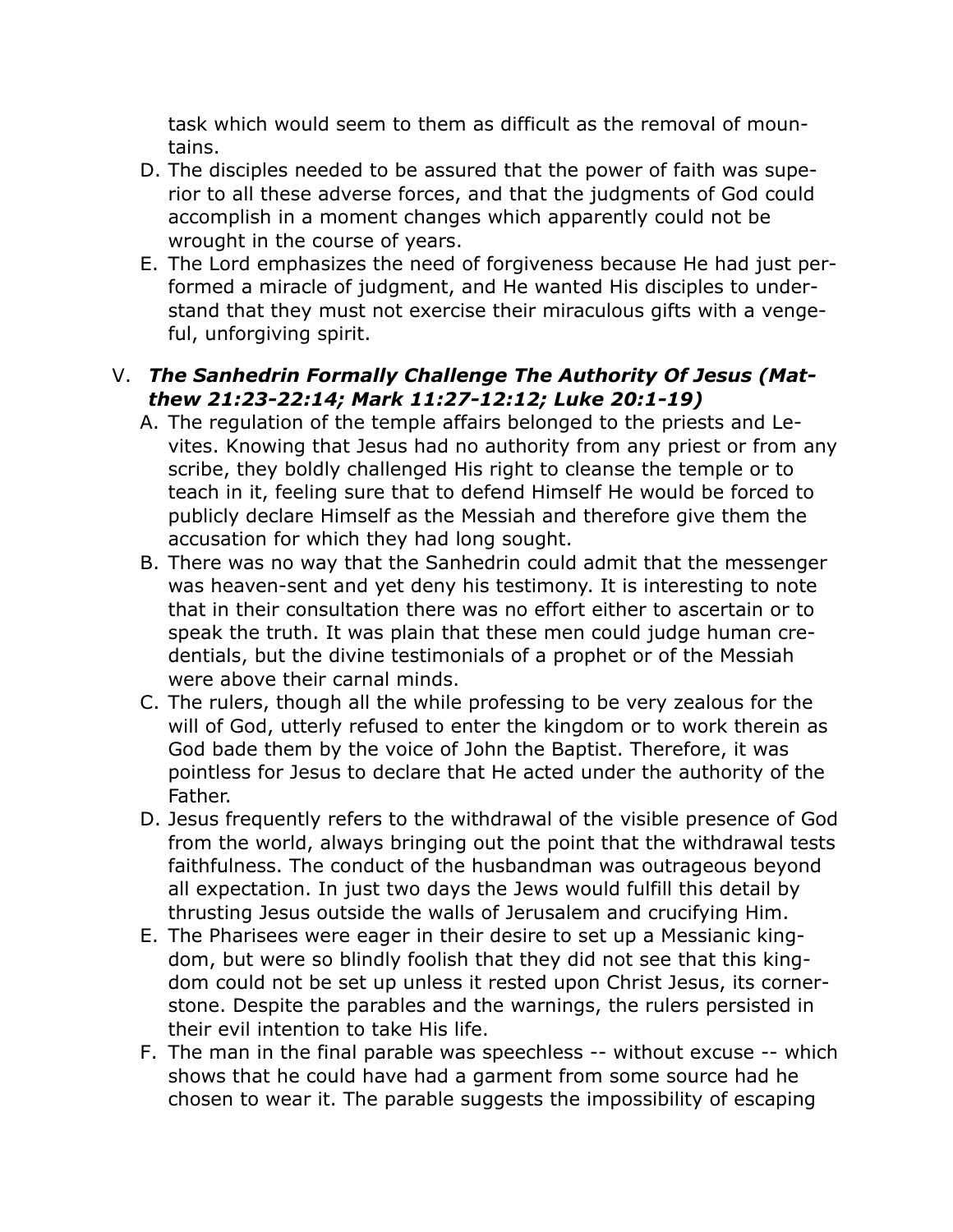from divine judgment. Many reject the invitation of the gospel because of neglect, some despise it and others cast dishonor upon the host by the self-willed and irreverent way in which they accept His invitation.

#### VI. *The Pharisees And Herodians Try To Ensnare Jesus (Matthew 22:15-22; Mark 12:13-17; Luke 20:20-26)*

- A. Perceiving that Jesus was too wise for them, the Pharisees spoke through their young disciples, whose youth and apparent desire to know the truth would, according to their calculation, take Jesus off His guard. Loyalty to the truth is one of the noblest attributes of man, but instead of honoring this admirable quality in Jesus, they were endeavoring to employ it as an instrument for His destruction.
- B. The Jews were required to pay a large sum of money annually to the Roman government as an acknowledgment of their subjection. About twenty years before this incident, Judas of Galilee had stirred up the people to resist this tribute, and the majority of the Jews were bitterly opposed to it. If Jesus would have judged in favor of this tribute, He would have lost His following in the temple.
- C. The first part of the answer of Jesus satisfied the Herodians and the second part of the answer satisfied the people. Jesus showed that paying the tribute was not inconsistent with maintaining complete allegiance to God. They were amazed to find how far His wisdom transcended that of the teachers in whom they had such great confidence.

#### VII.*The Sadducees Ask About the Resurrection (Matthew 22:23-33; Mark 12:18-27; Luke 20:27-40)*

- A. Evidently, the scenario presented by the Sadducees was a favorite argument against the resurrection. On the assumption that the marital state is continued after the resurrection, the scenario makes the doctrine of a resurrection appear ridiculous, because it seemingly involves difficulties which brothers could not settle amicably, and which even God would have, in a sense, to settle arbitrarily.
- B. This argument of the Sadducees could not be successfully answered by the Pharisees because they could not refute the assumption that marriage is continued in the future existence, but Jesus does refute it by His own authority.
- C. Jesus proves that man has a spirit by a reference from the Pentateuch, the part of scripture which the Sadducees accepted as derived from God through Moses. The reference shows that God was spoken of and spoke of Himself as the God of those who were, humanly speaking, long since dead.
- D. The Sadducees could not have erred if they had known or understood the significance of this scripture, and they could not have doubted the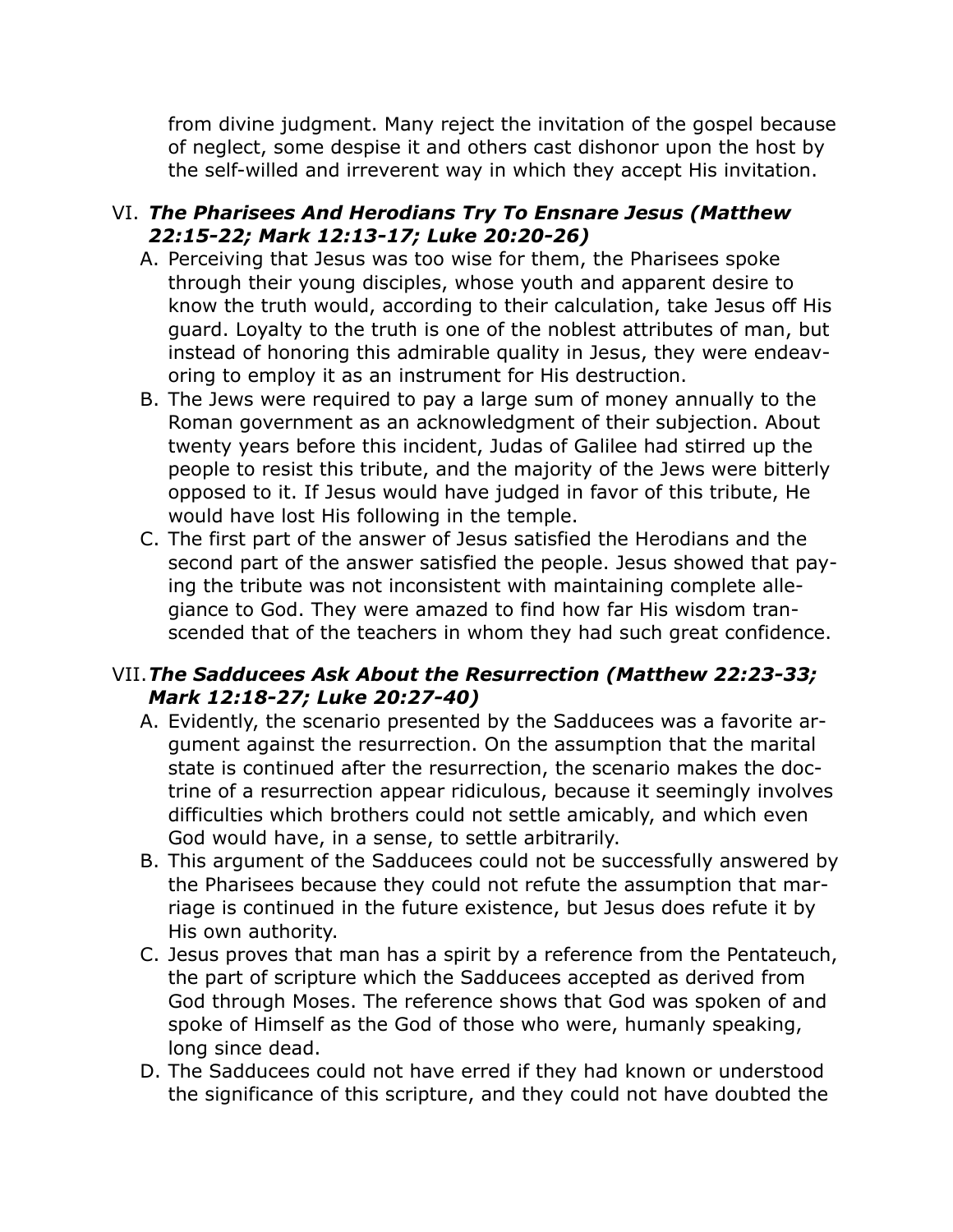resurrection if they had known the absolute power with which God deals with physical material.

E. Some of the scribes with a less bitter spirit could not refrain from expressing their admiration at the ease with which Jesus answered an argument which their own wisdom could not refute.

# VIII.*A Lawyer Asks About The Great Commandment (Matthew 22:34-40; Mark 12:28-34)*

- A. According to Jewish writers, there was an old dispute among the rabbis as to which was the greatest commandment. Some held that it was the law which commanded sacrifices; others contended for the laws concerning purification; and others contended for the laws regulating the feasts.
- B. The law which Jesus quoted, taken from Deuteronomy 6:4-9, is first because it was the foundation of the entire law of God. It is greatest because, in a sense, it includes all the other laws.
- C. Love is the cure for sin, for we cannot sin against those whom we truly love. Where we love we desire to bless. Sin always carries with it a willingness to injure or to curse.
- D. The generic nature of the law of love is also noted by Paul (Romans 13:8-10), but love without law is not sufficient. Love begets a desire to bless, but the law guides the accomplishment of that desire. Perfect righteousness is the result of wisdom as well as affection. Love without law is power without direction, and law without love is machinery without a motor.
- E. The Pharisees found it expedient to keep silent when their questions only exposed their shallowness and demonstrated the supreme wisdom of Jesus.

#### IX. *Jesus Silences His Enemies By Discussing His Descent From David (Matthew 22:41-46; Mark 12:35-37; Luke 20:41-44)*

- A. The answer given by the Pharisees was true, but it was not the entire truth as the scriptures demonstrated. The additional truth was what the enemies of Jesus needed to learn.
- B. Psalm 110 speaks of the Messiah as the Lord of David, and other scriptures call Him David's son. The scriptures also describe Christ as conquering yet suffering, as divine yet human, as dying yet living and as judged yet judging.
- C. The Jewish leaders seemed able to only grasp one side of the character of Christ as revealed either in His life or in the scriptures, and therefore they stumbled.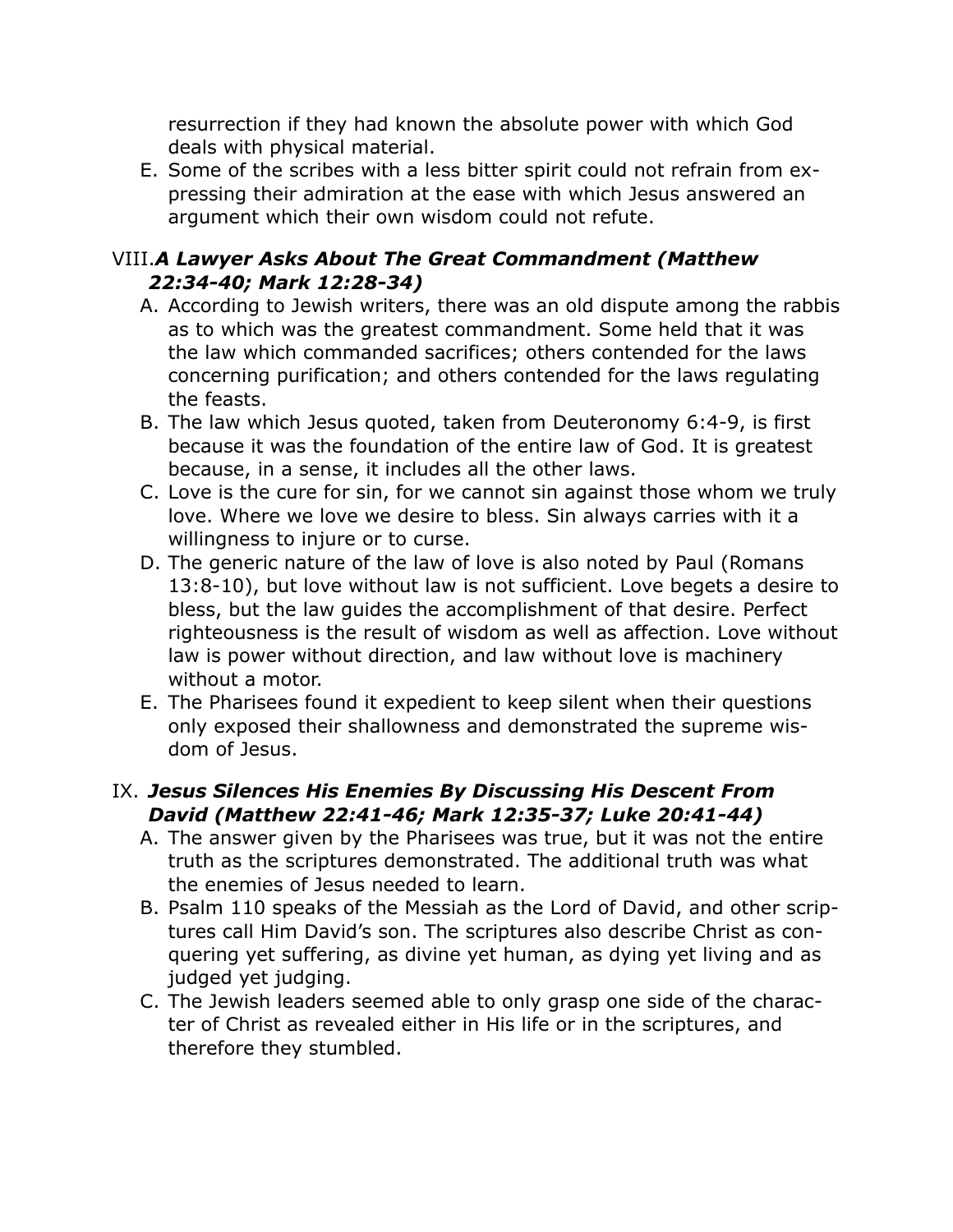#### X. *Jesus Denounces The Scribes And Pharisees (Matthew 23:1-39; Mark 12:38-40; Luke 20:45-47)*

- A. As teachers of the law of Moses the scribes and Pharisees were the only religious guides whom the people had, so they were obliged to follow them as expounders of that law, but they were by no means to look to them as living exemplifications of that law.
- B. The law itself was a heavy burden (Acts 15:10), but these teachers added to the burden of it by a vast number of traditions. However, they did not keep these traditions. What laws and traditions they did keep were done so that they might secure a holy and righteous reputation.
- C. Jesus reproves those who make religion a matter of praise-seeking showiness, whether they do so by seeking position, or by peculiarity of dress or by assuming or accepting titles of honor or distinction.
- D. Jews converted to Phariseeism became worse than their instructors because each generation drifted further from the law and became more zealously and completely devoted to traditions.
- E. The word "debtor" described one who owes it to himself and to God to keep his oath. The Pharisees graduated oaths according to their own conceptions of the sanctity of the object invoked, so that if the object by which a man swore was not sacred enough, he was not guilty if he did not keep his oath.
- F. Jesus compared the Pharisees to a woman who washed the outside of her dishes and left the inside unclean. They did this by appearing righteous on the outside but practiced extortion and self-indulgence. Men are contaminated by exposure to the Pharisees because the outside is rendered so white and beautiful that men are deceived into thinking that the inside is harmless.
- G. The very messengers who were beaten and killed for calling the people to repentance fill up the measure of the people's sins -- namely, shedding righteous blood of God's messengers from Abel to Zechariah. Vss. 37-39 record Jesus' last recorded public words to Israel. Jesus longed to gather them as a hen gathers her chicks (cf. Deuteronomy 32:11; Psalm 91:4). The house would be left desolate when Jerusalem was destroyed in A.D. 70.

# XI. *Jesus Observes The Poor Widow's Contribution (Mark 12:41-44; Luke 21:1-4)*

A. In the court of the women there were cloisters or porticoes, and there were thirteen chests with trumpet-shaped mouths under this shelter into which offerings were dropped. The money was used for the benefit of the temple.